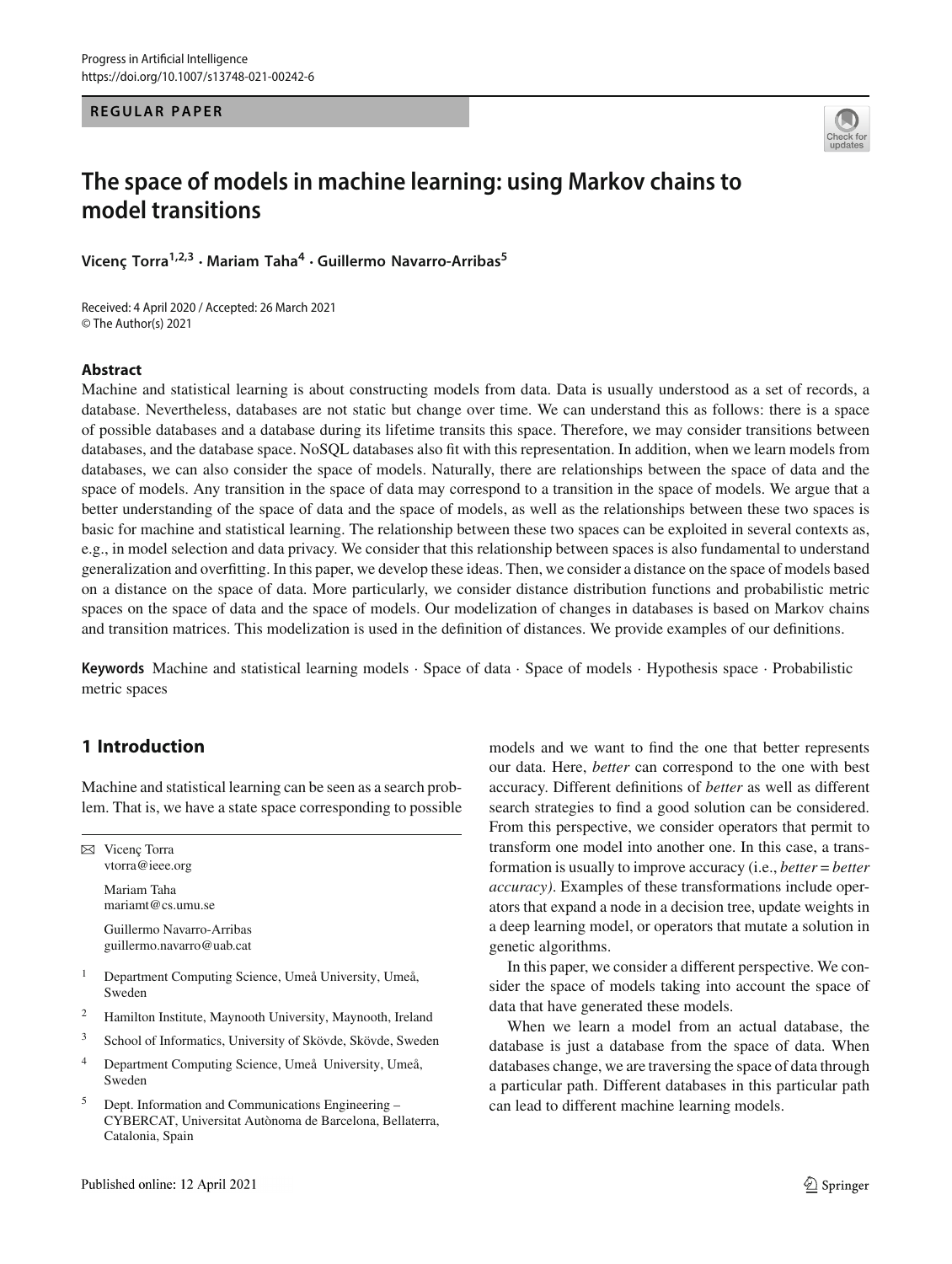We claim that it is necessary to study how the space of data interacts with the space of models. More particularly, that any decision on the space of models has to take into account relationships between the space of data that generate these models.

We consider that this perspective is of great interest in the following areas.

- *In model selection for statistical and machine learning* In this area the goal is to select models that better generalize data and avoid overfitting. The study of the interaction between the space of models and the space of data can increase our understanding on the models themselves, and on the methods that generate the models (comparing their respective mappings between the two spaces). In particular, we think it is fundamental to understand the concepts of generalization and overfitting. This also relates to the effect of outliers and influential points in learning. It is important to understand generalization and overfitting in terms of the relationship between the space of models and the space of data.
- *In privacy preserving data mining and machine learning* The need to study the relationship between the two spaces was first proposed in [\[14](#page-11-0)] in the context of integral privacy [\[10](#page-10-0)[,11\]](#page-10-1). In short, a model is integrally private if it can be generated by a large number of databases, and these databases are sufficiently different (e.g., they do not share records). This is to avoid some type of privacy attacks on machine learning models as, e.g., membership attacks [\[12](#page-10-2)].

We are interested in knowing when two models are similar, where similar does not correspond to a syntactic similarity of the models (e.g., if two decision trees have the same structure), nor on a semantic similarity of the models (e.g., if two models have the same accuracy). We are interested in knowing when models are similar because they have been generated from similar databases.

There are naturally different ways of understanding the similarity between databases. For example, one database may be similar because it is a noisy version of the other (e.g., an anonymized version of the original database). Here, we focus on changes in databases due to the natural processes a database suffers in a company. That is, we consider a database that is updated, as time passes, by means of e.g., adding and removing records. These types of changes are usual when databases are in production. In addition, these types of changes are also relevant in the framework of data privacy [\[13\]](#page-11-1) with the right to be forgotten and the right to amend (under the GDPR).

In [\[14](#page-11-0)], the authors proposed the use of probabilistic metric spaces [\[9](#page-10-3)] for modeling the similarity between models. Informally, these spaces are defined in terms of distance dis-

tribution functions. That is, distance between pairs of objects are not a real number but a distribution on these numbers. This approach permits us to define a distance between pairs of models taking into account the distance between the set of databases that have generated these models.

In this paper, we propose the use of Markov chains and transition matrices to represent, respectively, sequences of changes in databases and the probability of changes taking place. This representation permits the definition of probabilistic metric spaces on the space of data. We use them later to define distance distribution functions for the space of models in terms of the databases that have generated them. This is a much simpler approach than the one introduced in [\[14](#page-11-0)].

The structure of this paper is as follows. In Sect. [2,](#page-1-0) we introduce the definitions that are needed later in the paper. In particular, we introduce Markov chains and probabilistic metric spaces. In Sect. [3,](#page-3-0) we introduce two definitions of metric spaces for databases based on Markov chains and prove some results. In Sect. [4,](#page-7-0) we introduce definitions for distance distribution functions for models based on the probabilistic metric spaces introduced in Sect. [3.](#page-3-0) We provide some examples of how these distances can be actually computed. The paper finishes with a discussion and lines for future work.

# <span id="page-1-0"></span>**2 Preliminaries**

In this section, we review some concepts that are needed later. We begin with Markov chains and transition matrices. We also discuss probabilistic metric spaces and distances for sets of elements.

#### **2.1 Markov chains**

In this paper, we will use Markov transition matrices and Markov chains to model the space of databases. Because of that, we will review in this section a few concepts that we need later. See e.g., [\[7](#page-10-4)] for details.

We consider a state space *S* finite or enumerable. We will use

$$
S = \{DB_1, DB_2, DB_3, \dots\}
$$

to denote the space of possible databases. Thus, in our case, a finite although extremely huge set.

We will consider chains defined on the state space *S*. That is,  $(Z_n)_{n \in \mathbb{N}}$  taking values in *S*, i.e.,  $Z_n$  ∈ *S*. More particularly, we consider Markov chains. This corresponds to chains in which the probability distribution on  $Z_{n+1}$  depends only on the process  $Z_n$  at time *n* and not on previous values of  $Z$ . In other words, there is no memory on previous transitions.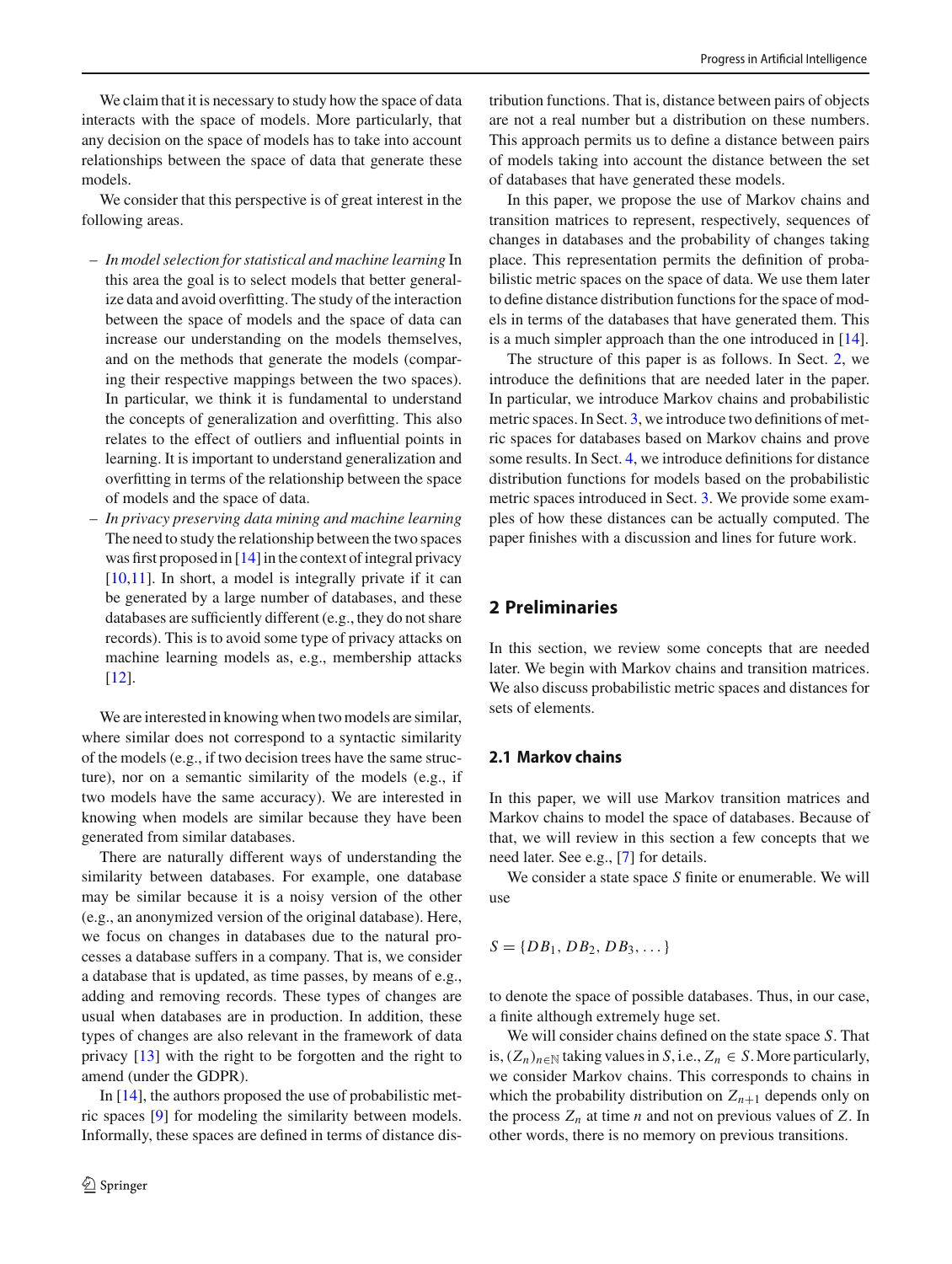Formally,

$$
P(Z_{n+1} = DB_j | Z_n = DB_i, Z_{n-1} = DB_{n-1}, \dots, Z_0 = DB_0)
$$
  
=  $P(Z_{n+1} = DB_j | Z_n = DB_i).$ 

We consider time-homogeneous Markov chains. That is, the probability of transition does not depend on time. This is expressed mathematically as

$$
P(Z_{n+1} = DB_j | Z_n = DB_i) = P(Z_{m+1} = DB_j | Z_m = DB_i)
$$

for any *n*, *m*.

As the probability does not depend on *n*, we will not use this index unless required. Then, we will use  $P_{ij}$  to denote  $P(Z_{n+1} = DB_j | Z_n = DB_i)$  (for any *n*). For the sake of simplicity, we will also use  $P(Z_{n+1} = j | Z_n = i)$  when no confusion arises.

From the explanation above, it is clear that transition depends only on the probabilities  $P_{ij}$ . These probabilities for all states *i* and *j* define a matrix. It is known as transition matrix. Formally, a transition matrix  $P$  is a  $S \times S$  matrix with values in  $[0, 1]$  such that (for any *n*)

$$
\sum_{DB_j \in S} P_{ij} = \sum_{DB_j \in S} P(Z_{n+1} = DB_j | Z_n = DB_i) = 1.
$$

We can prove that given a probability distribution  $\pi$  on *S* for time 0, say probabilities  $P(Z_0 = i)$  for  $i \in S$ , the probability distribution for time 1, say probabilities  $P(Z_1 =$ *j*) for  $j \in S$ , can be expressed in matrix notation as  $\pi P$ . Let us denote by  $P^n$  the transition matrix defined by  $P_{ij}^n =$  $P(Z_{m+n} = DB_j | Z_m = DB_i)$ . Naturally, the computation of  $P_{ij}^n$  does not depend on *m*. We can prove that

$$
P_{ij}^{r+t} = \sum_{k \in S} P_{ik}^r P_{kj}^t,
$$

or in matrix form  $P^{r+t} = P^r P^t$ . This is called the Chapman– Kolmogorov equation.

#### **2.2 Probabilistic metric spaces**

Probabilistic metric spaces [\[9\]](#page-10-3) are a generalization of metric spaces in which a distance distribution function replaces the role of distance functions. That is, instead of considering  $d(a, b)$  as a real number, it is a distribution function on the real numbers.

Recall that metric spaces are defined in terms of sets (a non-empty set) and a distance or metric for pairs of elements in this set. Formally, we denote a metric space by (*S*, *d*), where *S* is the set and *d* for  $a, b \in S$  the distance. The function *d* is required to satisfy the following properties: (i) positiveness, (ii) symmetry, and (iii) triangle inequality (formally,  $d(a, b) \leq d(a, c) + d(c, b)$  for any  $a, b, c$  in *S*). Also, it is usual to require that if *a* and *b* are different then the distance should be strictly positive. Special names are given when some of these conditions fail. For example, when the distance does not satisfy the symmetry condition, we say that  $(S, d)$  is a quasimetric space; and when the distance does not satisfy the triangle inequality, we say that (*S*, *d*) is a semimetric space.

Probabilistic metric spaces are a generalization of metric spaces. As stated above, we can informally consider that we replace the function  $d(a, b)$  by a distribution function  $F(a, b)$  defined on R. These functions are known as distance distribution functions. Their definition follows.

<span id="page-2-0"></span>**Definition 1** [\[9](#page-10-3)] A nondecreasing function *F* defined on  $\mathbb{R}^+$ that satisfies (i)  $F(0) = 0$ ; (ii)  $F(\infty) = 1$ , and (iii) that is left continuous on  $(0, \infty)$  is a distance distribution function.  $\Delta^+$  denotes the set of all distance distribution functions.

The following interpretation is usual for these functions:  $F(x)$  corresponds to the probability that the distance is less than or equal to *x*. Note that this definition is a generalization of a distance.

In particular, we use  $\epsilon_a$  to denote the distance distribution function that represents the classical distance  $a$ . This  $\epsilon_a$ function is just a step function at *a*. Its definition follows.

**Definition 2** [\[9](#page-10-3)] For any *a* in R, we define  $\epsilon_a$  as the function given by

$$
\epsilon_a(x) = \begin{cases} 0, & -\infty \le x \le a \\ 1, & a < x \le \infty. \end{cases}
$$

In order to define probabilistic metric spaces we need to consider the set of distance distribution functions, and we need to define a condition on triples of functions in this set analogous to the triangle equality in metric spaces. This condition given below is based on triangle functions. Let us start defining the triangle functions.

**Definition 3** [\[9](#page-10-3)] Let  $\Delta^+$  be defined as above, then a binary operation on  $\Delta^+$  is a triangle function if it is commutative, associative, and nondecreasing in each place, and has  $\epsilon_0$  as the identity.

<span id="page-2-1"></span>Using triangle functions we can establish the definition of probabilistic metric spaces.

**Definition 4** [\[9](#page-10-3)] Let  $(S, \mathcal{F}, \tau)$  be a triple where *S* is a nonempty set, *F* is a function from  $S \times S$  into  $\Delta^+$ ,  $\tau$  is a triangle function; then  $(S, \mathcal{F}, \tau)$  is a probabilistic metric space if the following conditions are satisfied for all *p*, *q*, and *r* in *S*: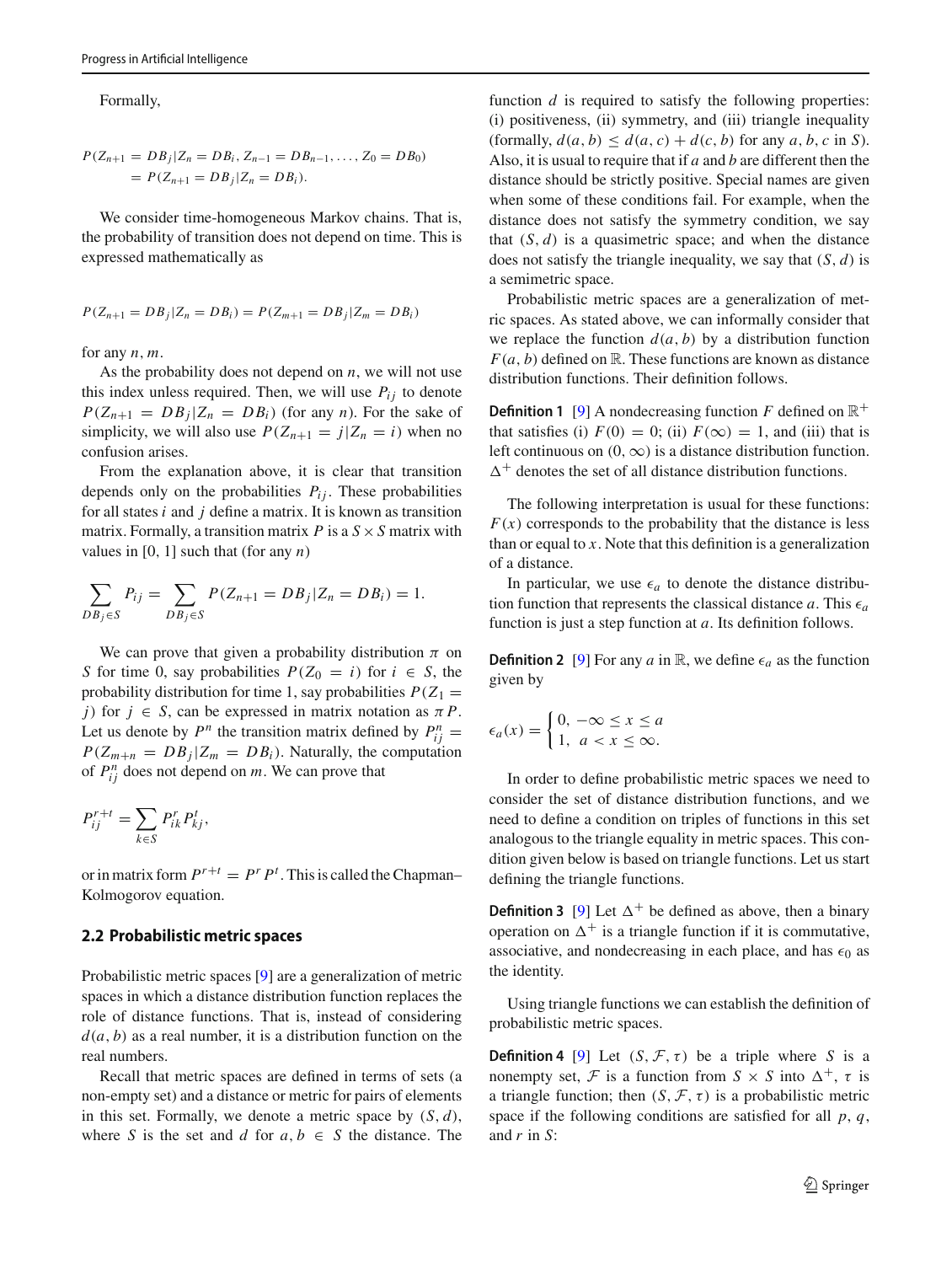- $-$  (i)  $\mathcal{F}(p, p) = \epsilon_0$
- $-$  (ii)  $\mathcal{F}(p,q) \neq \epsilon_0$  if  $p \neq q$
- $-$  (iii)  $\mathcal{F}(p,q) = \mathcal{F}(q,p)$
- $-$  (iv)  $\mathcal{F}(p,r) \geq \tau(\mathcal{F}(p,q), \mathcal{F}(q,r)).$

As usual in this field, we will use  $F_{pq}$  instead of  $\mathcal{F}(p,q)$ . This permits to express the value of the distance distribution function at *x* by means of the expression:  $F_{pa}(x)$ .

### <span id="page-3-3"></span>**2.3 Metrics for sets of objects**

In order to define the distance between pairs of models, we will consider the set of databases that have generated these models. This permits to define the distance in terms of the distance between these sets. Let us first consider the classical setting with a standard distance.

Let *G* be an algorithm that given a database generates a model, then, the set of generators of a model *m* is defined by  $Gen_m = \{DB | G(DB) = m\}$ . In this case, given two models  $m_1$  and  $m_2$  we define the distance between  $m_1$  and  $m_2$  in terms of  $Gen_{m_1}$  and  $Gen_{m_2}$ . In order to do so, we need to extend the distance for databases to sets of databases.

Nevertheless, given a metric space (*S*, *d*), its extension to a set of elements of *S* is not trivial. This is so because although several distances have been defined on sets, not all of them satisfy the triangle inequality. This implies that they are not valid to define a metric.

In [\[14](#page-11-0)], different types of functions are considered. The discussion includes the Hausdorff distance and the sum of minimum distance (which do not satisfy the triangle inequality) and the definition by Eiter and Mannila [\[3](#page-10-5)] that is indeed a valid definition of a distance and leads to a metric space. Nevertheless, this is a very complex function to compute.

## <span id="page-3-0"></span>**3 Probabilistic metric spaces from Markov chains**

We consider that transition matrices are a suitable approach to model changes on databases. In other words, we consider that for a given database there is some probability that this database is transformed by means of a modification to another database. For the sake of simplicity, we consider in this work time-homogeneous Markov chains. That is, as explained in Sect. [2](#page-1-0) that changes on a database only depend on what is currently available in the database and that it does not depend on its previous values (history of the database). This assumption can be considered simplistic, as e.g., the probability of adding a record may depend on how many times has been already present in the database and has been removed. Nevertheless, we consider that this assumption is acceptable for this initial study.

For illustration, we consider only addition and deletion of records from a database, and that only one addition and one deletion is allowed at a time. We also assume that we have access to the whole population or that we know the size of the whole population. Then, we can define a transition matrix based on assigning a probability of having a deletion  $(p_d)$ and a probability of having an addition  $(p_a)$ . Naturally, these probabilities add less than or equal to one ( $p_d + p_a \leq 1$ ).

<span id="page-3-2"></span>**Definition 5** Let  $p_d$  and  $p_a$  be the probability of deleting or adding a record. Then, given an arbitrary database *DBi* , where  $DB_i$  is a subset of the whole population  $P$  (with  $|P|$ ) denoting the size of this population), we define the probability of transition from  $DB_i$  to any  $DB_j$  as follows (here,  $p_{ij}$ stands for  $P(Z_{n+1} = DB_i | Z_n = DB_i)$  as above):

<span id="page-3-1"></span>
$$
p_{ij} = \begin{cases} p_d \frac{1}{|DB_i|} & \text{if } c_1 \& c_3\\ p_a \frac{1}{|P| - |DB_i|} & \text{if } c_2 \& c_3\\ \frac{1}{|P|} & \text{if } (c_1 \text{ or } c_2) \& c_4\\ 1 - (p_d + p_a) & \text{if } c_5 \& c_3\\ 0 & \text{otherwise} \end{cases} \tag{1}
$$

where  $c_1 - c_5$  are the following conditions:

$$
- c_1: DB_j \subset DB_i \text{ and } |DB_i \setminus DB_j| = 1
$$
  
\n
$$
- c_2: DB_i \subset DB_j \text{ and } |DB_j \setminus DB_i| = 1
$$
  
\n
$$
- c_3: |DB_i| \notin \{0, |P|\}
$$
  
\n
$$
- c_4: |DB_i| \in \{0, |P|\}
$$
  
\n
$$
- c_5: DB_i = DB_j
$$

Here,  $c_4$  means that the database  $DB_i$  is either empty or no further records can be added to it, and  $c_3$  means that  $DB_i$  is not one of such extreme databases.

**Lemma 1** *The above definition leads to a valid transition matrix. That is,*  $\sum_j p_{ij} = 1$  *for all j.* 

*Proof* Observe that given  $DB_i$ ,  $p_{ij}$  is not zero for databases  $DB_i \neq DB_i$  that have either one additional record more (i.e.,  $DB_i \subset DB_j$  and  $|DB_j \setminus DB_i| = 1$ ) or less (i.e.,  $DB_j \subset$  $DB_i$  and  $|DB_i \setminus DB_j| = 1$ ) than  $DB_i$ . Then, in the general case,  $DB_i$  can lead to any of the  $|DB_i|$  databases that has just one record less, or  $DB_i$  can lead to any of the  $|P|$  –  $|DB_i|$  databases that have exactly one additional record. So, according to Equation [1,](#page-3-1) the probability of deleting a record is  $p_d$  and the probability of adding a record is  $p_a$ . As the probability of  $DB_i$  not being modified is  $1 - (p_d + p_a)$ , it is proved that the definition leads to a row adding to one. Then, we have conditions for the extreme cases in which *DBi* is empty or  $DB_i$  includes all records. In this case, there are  $|P|$ neighboring databases with a probability of transition equal to  $\frac{1}{|P|}$ . Therefore, this row also adds to one. Therefore, the matrix is a transition matrix.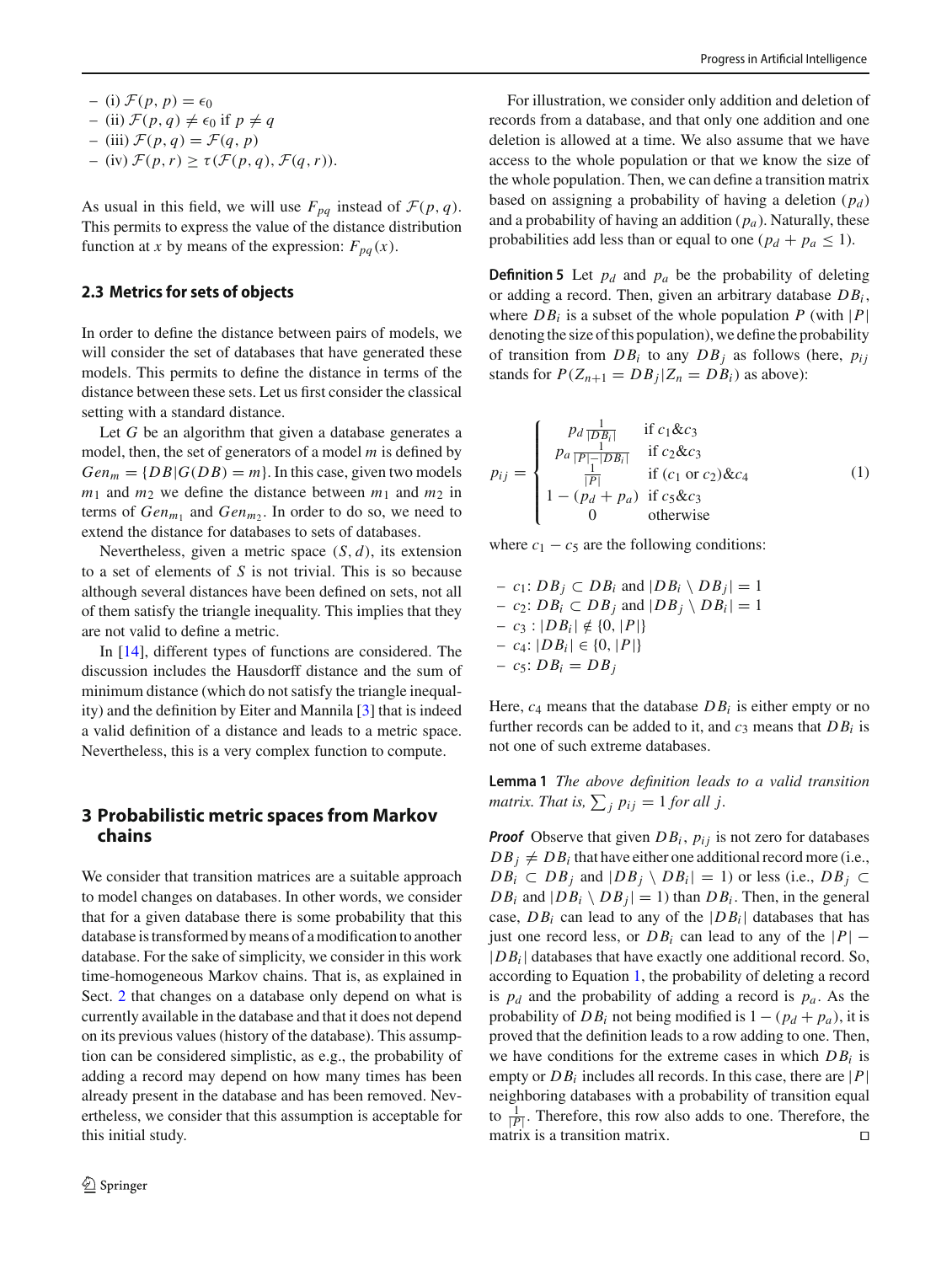In this section, we introduce two definitions of probabilistic metric spaces for databases based on transition matrices and Markov chains.

The first definition considers the distance between two databases in terms of the probability of being transformed into the second one. This approach defines the probabilistic metric space solely based on the transition matrices. We give below both symmetric and asymmetric definitions for the distance distribution functions. See Definition [6.](#page-4-0) We call this type of space, visited database-based probabilistic metric space (VD-PMS).

The second definition considers the distance between two databases in terms of their evolution. That is, given two databases, will they be similar as time passes? In order to give a formal definition, we need to consider how databases are being modified, and what similarity means for databases. With respect to the later, the model presumes the existence of a standard distance function (a metric space, in fact) on the space of databases. We call this type of space, database distance-based probabilistic metric space (DD-PMS). See Definition [7.](#page-6-0)

We consider that both types of definitions are relevant for statistical and machine learning and, in particular, for privacy preserving data mining. We are interested in models that are valid today but that will be also valid in the future. So, the first definition states that two models are similar if we can transit from one to the other and the second definition states that two models are similar if they have a *similar future* (a similar machine learning model in the future).

# **3.1 Visited database-based probabilistic metric spaces**

We consider a definition of probabilistic metric spaces for databases based on [\[5](#page-10-6)]. The distance between two databases depends on the probability that one database becomes the second one after a sequence of changes (there is a chain between the first to the second) within a given time frame.

The definition is based on transition matrices *P* on the space of databases. The definition follows.

**Definition 6** Let *S* be a state space representing the space of databases, let *P* be the transition matrix for *S* that defines a time-homogeneous Markov chain  $(Z_n)_{n \in \mathbb{N}}$ . Then, given two states *i* and *j* in *S* we define

 $F_{ii}(t) = P$ [exists a time  $s < t$  such that  $Z_s = j | Z_0 = i$ ].

Formally, let  $f_{ij}^s$  denote the probability that with  $Z_0 = i$  $(i.e., starting the chain from state  $i$ ), the first time we visit$ state *j* is exactly at time *s*. Then,  $F_{ij}(t) = \sum_{s=1}^{t} f_{ij}^{s}$ .

From the point of view of the space of databases, the definition above establishes that the distance between two databases  $DB_1$  and  $DB_2$  for the value *t* is  $\alpha$  (i.e.,  $P_{12}(t) = \alpha$ ) if the probability of reaching  $DB_2$  from  $DB_1$  in less than  $t$ transitions is  $\alpha$ .

We can prove from this definition that  $F_{ij}(t_1 + t_2) \geq$  $F_{ik}(t_1)F_{ki}(t_2)$ . From this property, we can prove the following theorem. See [\[5\]](#page-10-6) for a proof. Observe that the formulation of the following theorem in [\[5](#page-10-6)] uses stationary to refer to time-homogeneous, using the notation in [\[2\]](#page-10-7).

**Theorem 1** *Let S*, *P*,  $(Z_n)_{n \in \mathbb{N}}$  *and*  $F_{ij}(t)$  *be defined as in Definition [6.](#page-4-0) Let F be the mapping from S*×*S into the space of cumulative distribution functions defined by*  $\mathcal{F}(i, j) = F_{ij}$ . *Then, F satisfies properties (i) and (iii) in Definition [1,](#page-2-0) and properties (i), (ii), and (iv) in Definition [4.](#page-2-1)*

*It is a non-symmetric distance distribution function satisfying (iv) under the t-norm T = Prod (i.e., T(a, b) = ab).* 

The hitting time of a state  $DB_i$  starting from state  $DB_i$  is the random variable defined by

$$
T_{ij} = \min\{n \geq 0 : X_n = DB_j\}
$$

with the minimum of the empty set defined as  $\infty$ . The probability of hitting state  $DB_i$  is defined by

$$
h_i^j = P(T_{ij} < \infty).
$$

Not all transition matrices lead to Markov chains with probabilities of hitting a state equal to 1. If this is the case, then, the Definition above will lead to a probabilistic metric space with a non-symmetric function. We establish this in the next theorem.

**Theorem 2** *Let S*, *P*,  $(Z_n)_{n \in \mathbb{N}}$  *and*  $F_{ij}(t)$  *be defined as in Definition [6.](#page-4-0) Then, the pair* (*S*, *F*) *is a probabilistic metric space with a non-symmetric distance function under the tnorm*  $T = \text{Prod when } h_i^j = 1 \text{ for all } i, j.$ 

Definition [6](#page-4-0) gives a distance that is not necessarily symmetric. Note that accessing *j* from *i* at time *t* does not mean that it is possible to access *i* from *j* in the same time *t*.

<span id="page-4-0"></span>It is possible to define a probabilistic metric space with a symmetric distance function using  $F'_{ij} = \sqrt{F_{ij}F_{ji}}$  or  $F''_{ij} =$  $0.5(F_{ij} + F_{ji})$ . The first definition is a probabilistic metric space satisfying the Menger inequality with  $T = Prod$  and the second one satisfies the Menger inequality with  $T = T_m$  $(i.e., T_m(a, b) = \max(a + b - 1, 0).$ 

#### **3.2 Computation and example**

Definitions above use  $f_{ij}^s$ , that as explained above, denotes the probability that with  $Z_0 = i$  the first time we visit state *j* is exactly at time *s* when we start at  $Z_0 = i$ . For a given transition matrix *P*, we can compute  $f_{ij}^s$  as follows. If  $s = 1$ ,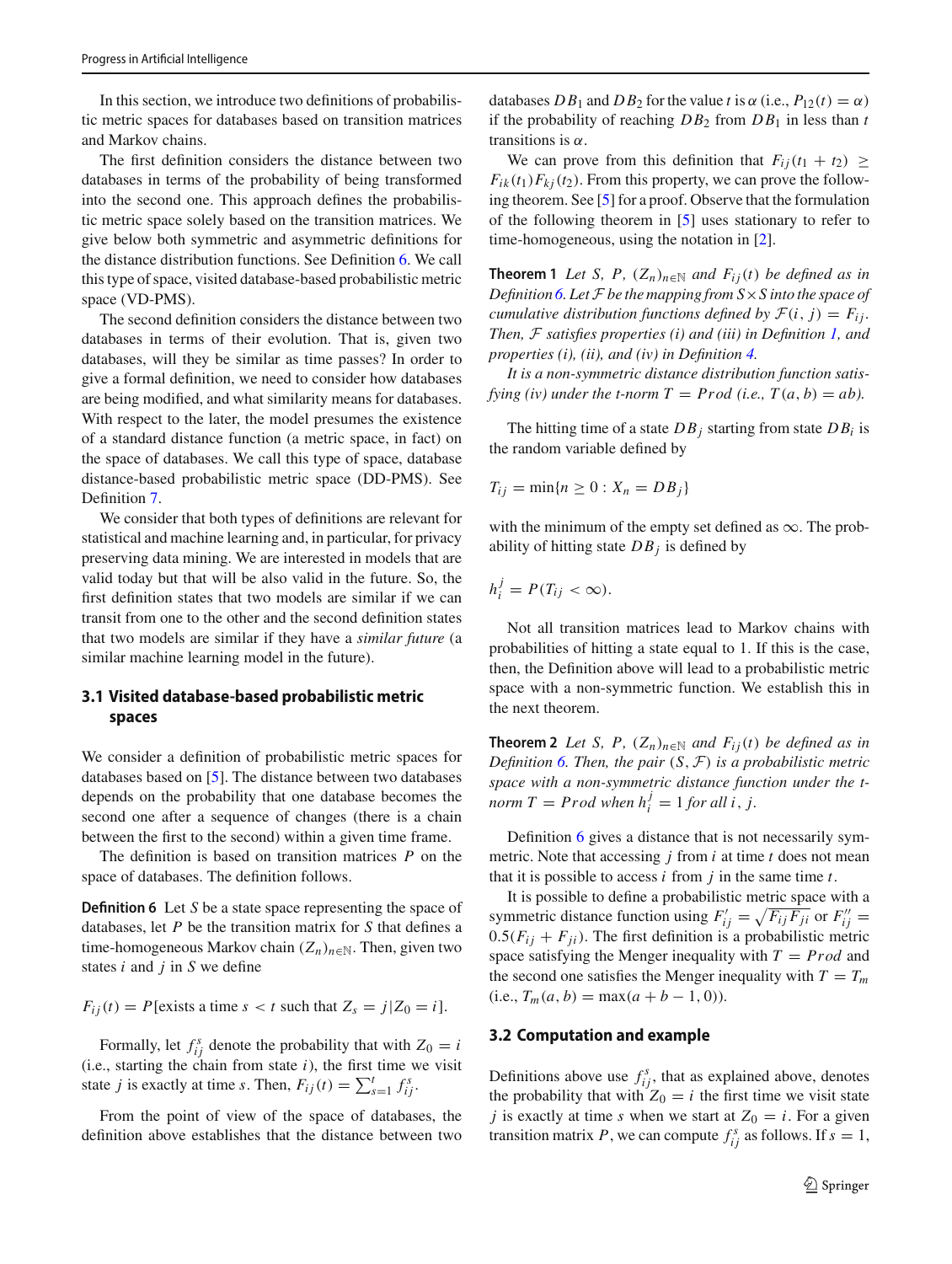

<span id="page-5-1"></span>**Fig. [1](#page-5-0)**  $F_{13}$  for Example 1 according to Definition [6](#page-4-0)

 $f_{ij}^s = P_{ij}$ . If  $s > 1$  then we perform the following steps: (i) define *P* as *P* and assigning  $P_{rs} = 0$  for all pairs  $(j, t)$ and  $(t, j)$  with  $j \in S$ , (ii) compute  $\bar{P}^{s-1}$ , (iii) compute  $f_{ij}^s = \sum_{k \in S} \bar{P}_{ik}^{s-1} P_{kj}$ . Finally, (iv) using the expression in Definition [6](#page-4-0) we compute  $F_{ij}(t)$  as  $F_{ij}(t) = \sum_{s \le t} f_{ij}^s$ .

The rationale of this definition is that in order to reach *j* from *i* in exactly *s* steps (with  $s > 1$ ) we need to reach any other state  $k \neq j$  in exactly  $s - 1$  steps without reaching *j* at any moment  $s' < s$ , and then move from *k* to *j*. Probabilities of reaching  $k \neq j$  from *i* in  $s - 1$  steps without hitting *j* will be computed using  $\bar{P}$ . This computation corresponds to compute  $\bar{P}^{s-1}$  as noted above.

We give an example of this computation with a very small database. The space is built from a set of 5 records. In this way, we can consider the whole database space that has a size of  $2^5$  databases.

<span id="page-5-0"></span>**Example 1** Let DB be the set of all databases that can be generated from 5 records. That is, *DB* corresponds to the power set of these 5 records. Let *P* be the transition matrix of *DB* defined according to Definition [5](#page-3-2) using  $p_a = p_d = 0.5$ . Then, we can compute  $F_{13}$  according to Definition [6.](#page-4-0)  $F_{13}$  is the distance between databases  $DB_1 = \{a\}$  and  $DB_3 = \{c\}.$ Figure [1](#page-5-1) represents this computation.

## **3.3 Results on the approximation of distance distribution functions**

Computation of the distance introduced in Definition [6](#page-4-0) is costly. Because of that we are interested in the approximation of this distance. We can prove the following results in relation to Definition [6.](#page-4-0)

<span id="page-5-2"></span>**Lemma 2** *Let DB*<sup>1</sup> *and DB*<sup>2</sup> *be two databases. Let us consider the sets*  $DB_1 \cap DB_2$ ,  $DB_1 \setminus DB_2$ , and  $DB_2 \setminus DB_1$ . Let  $t_a = |DB_2 \setminus DB_1|$  *be the number of elements we need to add to transit from DB*<sub>1</sub> *to DB*<sub>2</sub>*, and let*  $t_d = |DB_1 \setminus DB_2|$  *be*  *the elements we need to delete to transit from*  $DB_1$  *to*  $DB_2$ *. Then, the shortest chain from DB*<sup>1</sup> *to DB*<sup>2</sup> *when we only consider addition and deletion of records has length*

$$
t_0 = |DB_1 \setminus DB_2| + |DB_2 \setminus DB_1| = t_a + t_d
$$

*and, therefore,*

$$
F_{12}(t)=0
$$

*for all*  $t < t_0$ *.* 

Let us consider an arbitrary order for the  $t_a$  elements we add, and an arbitrary order for the  $t_d$  elements we remove. Let  $i$  in  $\{1, \ldots, t_a\}$  represent the addition of the  $i$ th element according to this order and *i* in  $\{t_a + 1, \ldots, t_a + t_d\}$  the removal of the  $(i - t_a)$ th element according to this order. Using this interpretation, it is clear that any permutation of  $\{1, \ldots, t_a + t_d\}$  represents a valid chain with only additions and deletions and with no cycles from *DB*<sup>1</sup> to *DB*2. So, there are  $(t_a + t_d)!$  valid chains with no cycles.

We can also prove a lemma similar to Lemma [2](#page-5-2) when in addition to addition and deletion we allow transitions that do not change the database. Shortest chains will of course still have length  $t_a + t_d$ , and from this it also follows:  $F_{12}(t) = 0$ for all  $t < t_0$ .

Let  $C_{12}^t$  denote all valid chains from  $DB_1$  to  $DB_2$  with length *t*. Then,  $C_{12}^{t_a+t_d}$  will represent all shortest chains. Therefore,  $|C_{12}^{t_a+t_d}| = (t_a + t_d)!$ . It is also clear that  $C_{12}^t = \emptyset$ for  $t < t_a + t_d$ .

Let use denote a chain  $c \in C^t$  by  $c_0, c_1, \ldots, c_t$ . Here  $c_i$ will correspond to a database  $DB_i$ . Then, the probability of transiting from  $DB_0$  to  $DB_t$  through the chain  $c$  is naturally

<span id="page-5-3"></span>
$$
P_c = \prod_{c_r \in c} P_{c_{r-1}, c_r}.\tag{2}
$$

Lemma 3 *Using the notation in Lemma [2](#page-5-2) and P<sub>c</sub> as in Equation [2,](#page-5-3) we have that when only addition and deletion are allowed, or when addition, deletion and transition without change are allowed, it holds (for*  $t_a$  *and*  $t_b$  *as above)* 

<span id="page-5-4"></span>
$$
F_{12}(t_a + t_d) = f_{12}^{t_a + t_d} = \sum_{c \in C_{12}^{t_a + t_d}} P_c
$$
  
= 
$$
\sum_{c \in C_{12}^{t_a + t_d}} \prod_{c_r \in c} P_{c_{r-1}, c_r}.
$$
 (3)

We can also prove that when only addition and deletions are allowed,  $C_{12}^t = \emptyset$  for any  $t = t_a + t_d + 1 + 2k$  for any *k*, i.e., given a shortest chain, we can only enlarge this chain both adding and removing *k* records. So, in this case, for all *k* it holds  $f_{12}^{t_a+t_d+2k+1} = 0$ .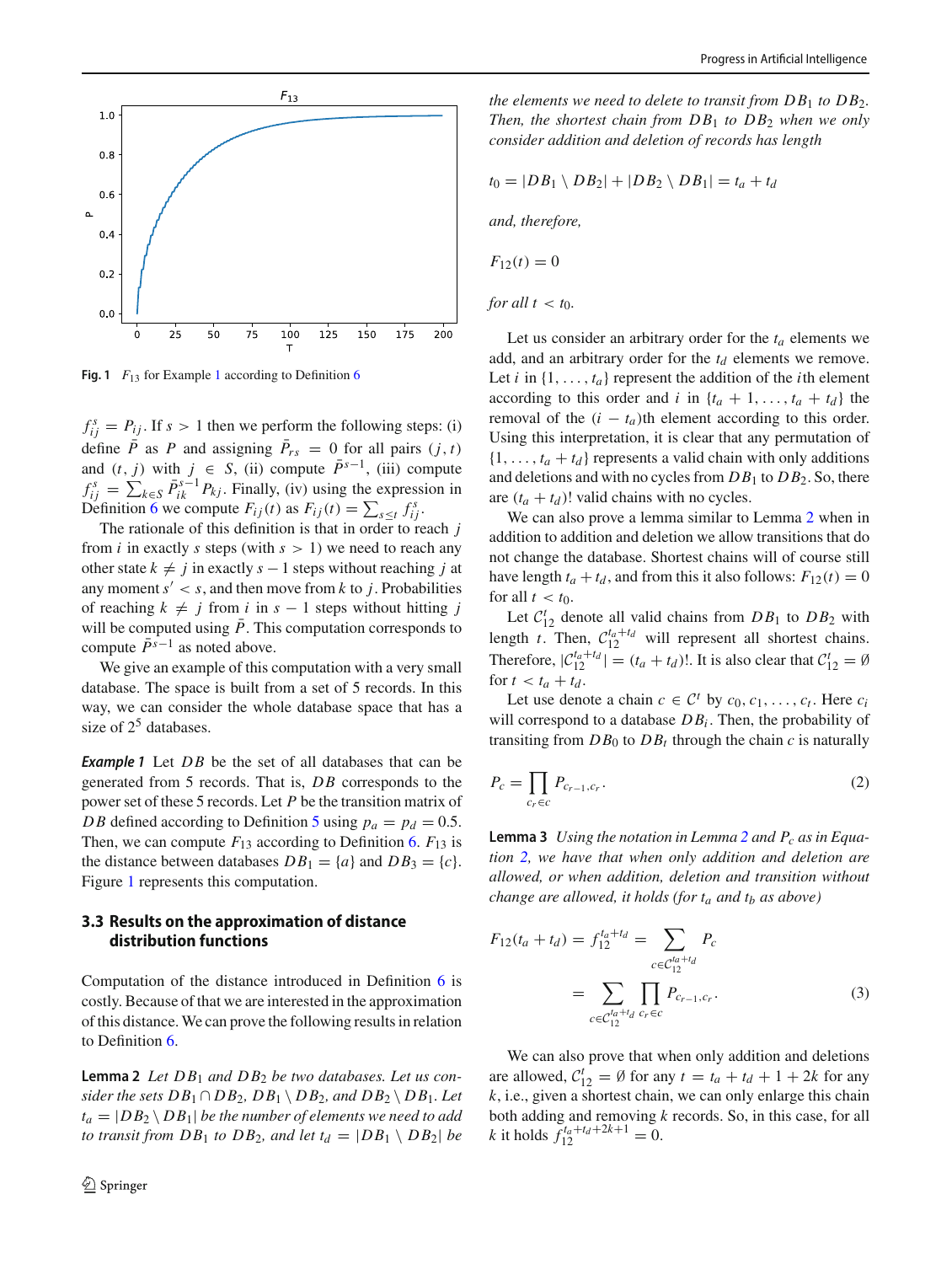When addition, deletion and also non modification are allowed as transitions between databases, we have that for  $t = t_a + t_d + 1 + 2k$  (for any *k*), the chains in  $C_{12}^t$  are the ones in  $C_{12}^{t-1}$  adding a transition corresponding to non-modification (say  $t_{nm}$ ). Let  $p_{\emptyset}$  denote the probability of a non-modification (this corresponds to the value  $1 - (p_d + p_a)$  in Equation [1\)](#page-3-1). Let  $c \in \mathcal{C}^t$  be one of such chains with elements  $c_0, c_1, \ldots, c_t$ . Then, we can insert this  $t_{nm}$  transition between any pair of elements of the chain (but not at the end of the chain as we are considering that is exactly at time *s* that we reach the goal state). This means that there are *t* options. Given *P*(*c*), the probability of the chain  $c \in C^t$ , the probability of any of these chains is  $p_{\emptyset} \cdot p(c)$ . So, as we have *t* new chains for a given chain *c*, the probability for this set of chains (say  $\tilde{c}$ ) is  $p(\tilde{c}) = tp_{\emptyset} p(c)$ . Then, considering all  $\tilde{c}$  generated from all  $c \in \mathcal{C}^t$ , we have that for  $t = t_a + t_d + 1 + 2k$ 

$$
P(C'_{12}) = \sum_{c \in C'^{-1}_{12}} p(\tilde{c}) = \sum_{c \in C'^{-1}_{12}} tp_{\emptyset} p(c)
$$
  
=  $tp_{\emptyset} \sum_{c \in C'^{-1}_{12}} p(c) = tp_{\emptyset} P(C'^{-1}_{12}).$ 

<span id="page-6-1"></span>Using Expression [3,](#page-5-4) it is easy to prove the following lemma.

**Lemma 4** *Let DBi and DBj be two arbitrary databases, and let*  $\mathcal{R} = \{c\}$ *c be a set of random valid chains*  $c \in \mathcal{R}$  *from DBi to DBj with different lengths. Then,*

$$
f_{ij}^s \ge \sum_{c:|c|=s+1} P_c
$$

*and*

$$
F_{ij}(t) \ge \sum_{c:|c|\le t+1} P_c.
$$

This result implies that the consideration of random valid chains give lower bounds for  $F_{ij}(t)$ . Therefore, any decision based on a threshold *th* on a given *t* (i.e.,  $F_{ij}(t) \geq th$ ) valid for a set  $R$  will be also valid if all the set of chains is considered.

The links between triangle functions and t-norms (see e.g., [\[1](#page-10-8)], and Def. 7.1.3 and Section 7.1 in [\[9](#page-10-3)]) permit us to establish the following lemma. This lemma establishes another lower bound for distance distribution functions for any pair of databases if we can compute exact values for pairs involving a particular database (e.g., a reference one denoted by *DBa* below).

**Lemma 5** Let  $(S, \mathcal{F}, \tau_T)$  be a probabilistic metric space gen*erated by a t-norm T (i.e.,*  $\tau_T(F, G)(x) = T(F(x), G(x))$  *is the triangle function generated by T ). Let DBa be a particular database for which we can calculate exactly the distance*

*distribution function for all*  $DB_i \in S$ . Then,

$$
\mathcal{F}(DB_i, DB_j) \geq T(F_{DB_i, DB_a}(x), F_{DB_a, DB_j}(x))
$$

*is a lower bound of*  $\mathcal{F}_{DB_i, DB_j}$ .

*Proof* If *T* is a t-norm, then the triangle function  $\tau_T$  generated by *T* is

$$
\tau_T(F, G)(x) = T(F(x), G(x))
$$

for distance distribution functions *F* and *G*. Then, as  $(S, \mathcal{F}, \tau_T)$  is a probabilistic metric space on the space of databases, we know that for all *p*, *q*, and *r* it holds that

$$
\mathcal{F}(p,r) \geq \tau_T(\mathcal{F}(p,q), \mathcal{F}(q,r))
$$

and, therefore, in particular for  $p = DB_i$ ,  $q = DB_a$  and  $r = DB_i$  we have that

$$
\mathcal{F}(DB_i, DB_j) \ge \tau_T(\mathcal{F}(DB_i, DB_a), \mathcal{F}(DB_a, DB_j))
$$
  
=  $T(\mathcal{F}(DB_i, DB_a), \mathcal{F}(DB_a, DB_j)).$ 

 $\Box$ 

### **3.4 Database distance-based probabilistic metric space**

We consider an alternative way to define probabilistic metric spaces in which in addition to a transition matrix we use a distance on the state space. The definition is based on [\[5](#page-10-6)].

<span id="page-6-0"></span>**Definition 7** Let *S* be the database space, let *P* be the transition matrix for *S* that defines a time-homogeneous Markov chain  $(Z_n)_{n \in \mathbb{N}}$ . Let  $d : S \times S \to \mathbb{R}^+$  be a distance function on *S*. Then, for any given time  $t \geq 0$ , we define the function  $F_{ij}^t(x)$  as follows:

$$
F_{ij}^t(x) = Pr[d(i, j) < x \text{ at time } t]
$$
\n
$$
= \sum_{k \in S} P_{ik}^t \left( \sum_{\ell : d(\ell, k) < x} P_{j\ell}^t \right).
$$

Informally, for a given time *t*, this definition implies that the probability level between states*i* and *j* at time *x* is computed in terms of the probability of reaching states *k* at time *t* from  $i$  and the probability of finding states  $\ell$  from  $j$  at most at distance *x*.

We can prove the following result that is similar to Lemma [4.](#page-6-1)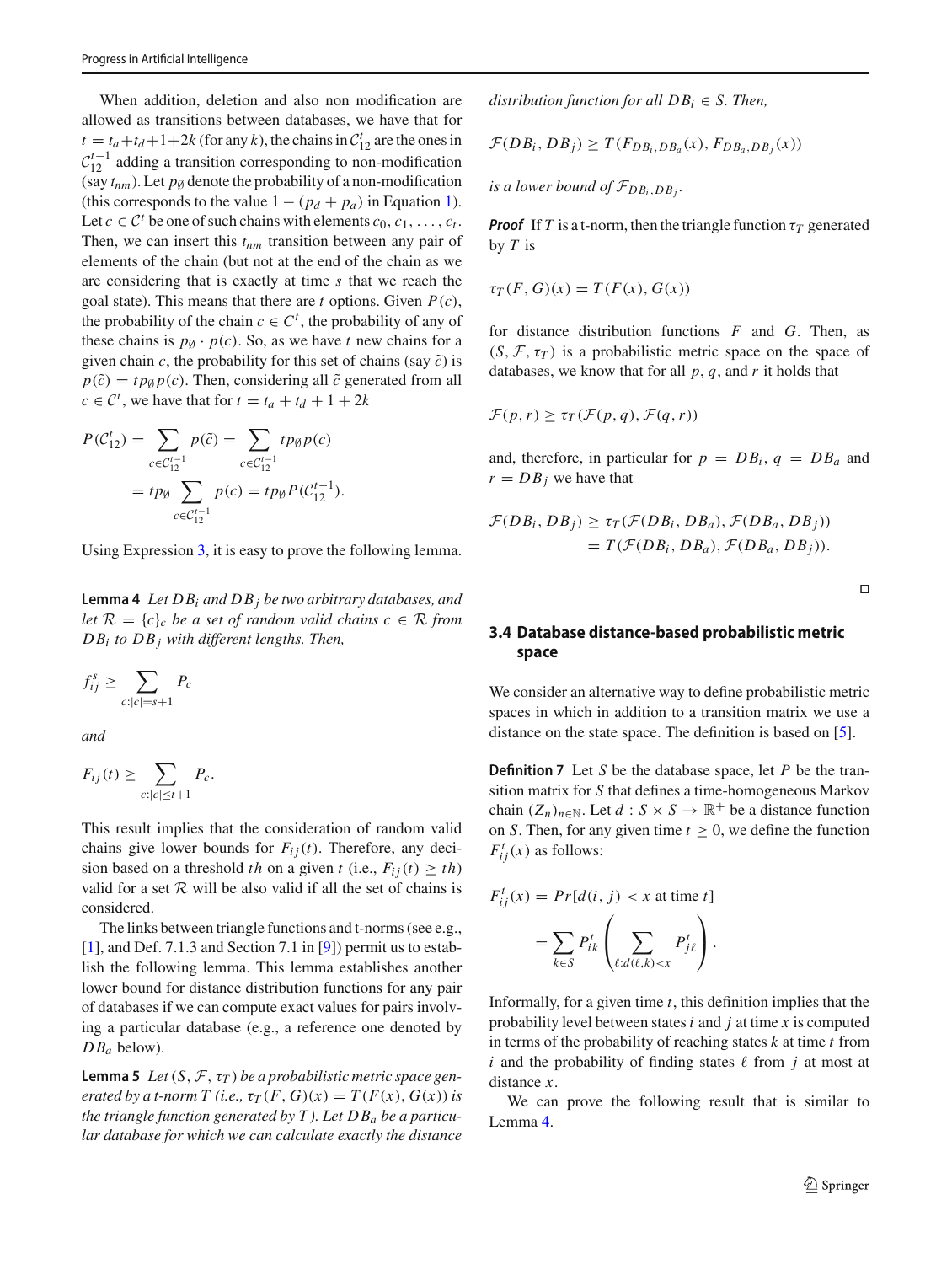**Lemma 6** *Let DB be a collection of databases sampled from the space of databases. Let*

$$
\tilde{F}_{ij}^t(x; \mathcal{DB}) = \sum_{DB_k \in \mathcal{DB}} P_{ik}^t \sum_{\ell} : d(\ell, k) < xDB_{\ell} \in \mathcal{DB} P_{j\ell}^t.
$$

Let  $\tilde{F}^t_{ij}(x; \mathcal{DB}, \mathcal{R})$  correspond to  $\tilde{F}^t_{ij}(x; \mathcal{DB})$  when  $P^t_{ik}$  only *considers a given set R of random valid chains as in Lemma [4.](#page-6-1) Then,*

$$
\tilde{F}_{ij}^{t}(x; \mathcal{DB}, \mathcal{R}) \leq \tilde{F}_{ij}^{t}(x; \mathcal{DB}) \leq \sum_{DB_{k} \in \mathcal{DB}} P_{ik}^{t} \sum_{\ell : d(\ell,k) < x, DB_{\ell} \in \mathcal{DB}} P_{j\ell}^{t}.
$$

The implications of this lemma are similar to the ones of Lemma [4.](#page-6-1) That is, the consideration of random chains and sets of databases give lower bounds for  $F_{ij}(t)$ . Therefore, any decision based on considering two databases *DB*<sup>1</sup> and *DB*<sup>2</sup> as different based on a threshold *th* on a given *t* (i.e.,  $F_{12}(t) \geq th$ ) valid for a set *R* and for a set of databases  $DB$ will be also valid if all the sets of chains and all databases are also considered. We illustrate this distance with one example that uses the same space of databases we have considered before.

<span id="page-7-4"></span>*Example 2* Let *P* be the transition matrix and let *DB* be the space of databases considered in Example [1.](#page-5-0) Let *DB*<sup>1</sup> and *DB*<sup>3</sup> be the databases considered in Example [1.](#page-5-0) We can compute  $F_{13}$  according to Definition [7.](#page-6-0) To do so, we use the Jaccard Index to measure the similarities between the databases. Figures [2,](#page-7-1) [3](#page-7-2) and [4](#page-7-3) represent these computations with different values of  $t$ . We display  $F_{1,3}$  as in the previous example, but we also considered the computations for very different databases (i.e., *F*0,31) in Figures [5,](#page-8-0) [6](#page-8-1) and [7.](#page-8-2) Here,  $F_{0,31}$  is the distance between databases  $DB_0 = \{\}$  and  $DB_{31} = \{a, b, c, d, e\}.$ 

From the three figures, Figs. [2,](#page-7-1) [3](#page-7-2) and [4,](#page-7-3) we notice that when *t* becomes larger, and *x* is greater than 0.5, the probability become higher.

Figures [5,](#page-8-0) [6](#page-8-1) and [7\)](#page-8-2) show that when we have very different databases, and the Jaccard distance is less than 0.5, we need more transitions in order to increase the probability.

## <span id="page-7-0"></span>**4 Construction of the distance on the space of models**

The definitions above permit to extend the probabilistic metric space for databases to models. As discussed in Sect. [2.3,](#page-3-3) given two models  $m_1$  and  $m_2$  the goal is to define a distance based on the generators  $G_{m_1}$  and  $G_{m_2}$  of  $m_1$  and  $m_2$ . In this



<span id="page-7-1"></span>**Fig. [2](#page-7-4)**  $F_{13}$  when  $t = 5$  for Example 2 according to Definition [7](#page-6-0)



<span id="page-7-2"></span>**Fig. 3**  $F_{13}$  when  $t = 15$  for Example [2](#page-7-4) according to Definition [7](#page-6-0)



<span id="page-7-3"></span>**Fig. 4**  $F_{13}$  when  $t = 25$  $t = 25$  $t = 25$  for Example 2 according to Definition [7](#page-6-0)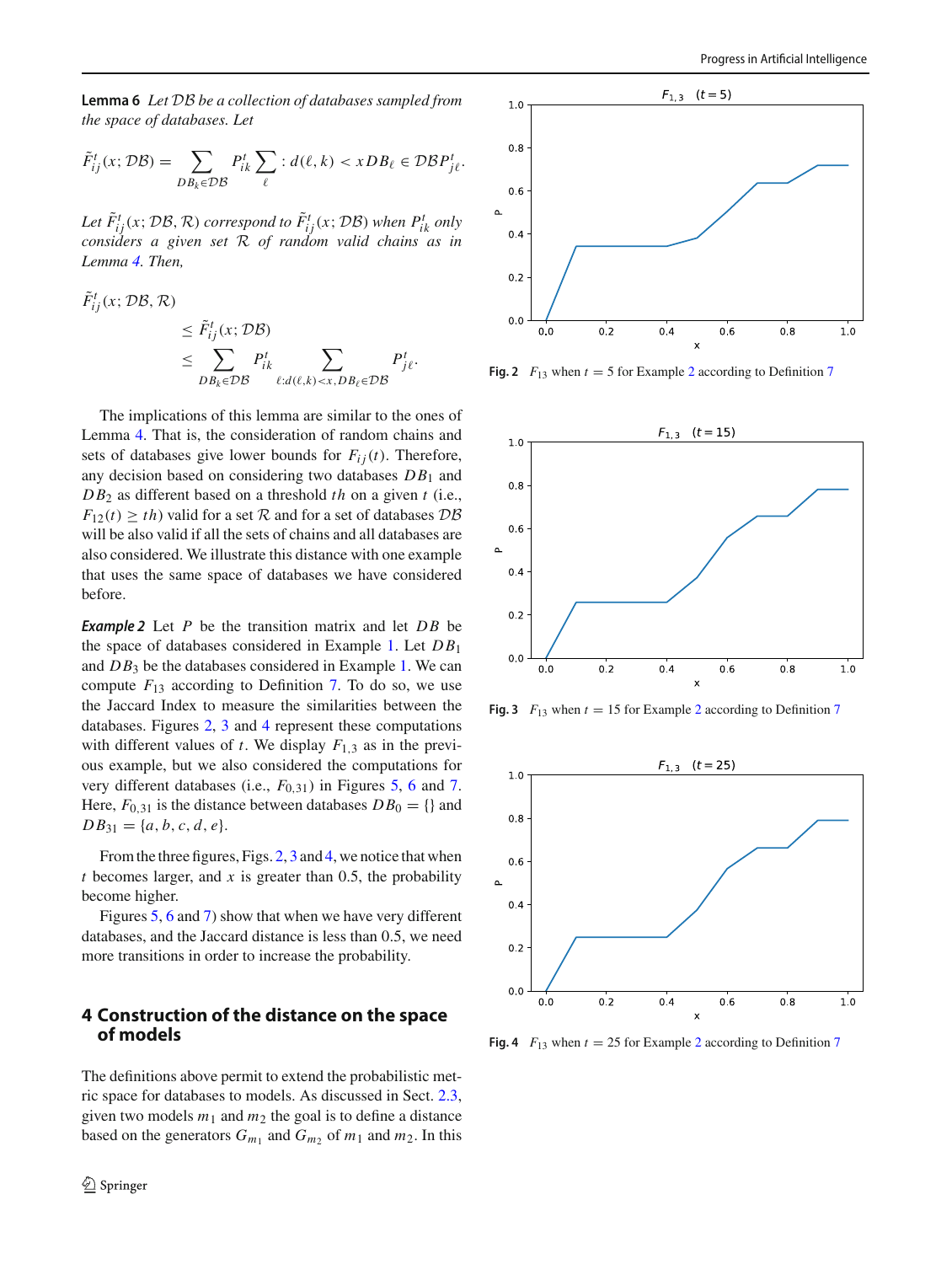

<span id="page-8-0"></span>**Fig. 5**  $F_{0,31}$  when  $t = 1$  for Example [2](#page-7-4) according to Definition [7](#page-6-0)



<span id="page-8-1"></span>**Fig. 6**  $F_{0,31}$  when  $t = 5$  for Example [2](#page-7-4) according to Definition [7](#page-6-0)



<span id="page-8-2"></span>**Fig. [7](#page-6-0)**  $F_{0,31}$  when  $t = 50$  for Example [2](#page-7-4) according to Definition 7

<span id="page-8-5"></span>**Table 1** Set of models and their corresponding sets of Databases from Example [3](#page-8-3)

| Model m | Gen(m)                       |
|---------|------------------------------|
| 1000    | (a), (b), (a, b), (a, b, c). |
| 1500    | (a, c), (b, c)               |
| 2000    | (c)                          |

<span id="page-8-6"></span>case, instead of a standard distance, we consider a distance distribution function.

**Proposition 1** *Let S be the space of databases, let G be an algorithm to generate models from the space of databases S, let G be the space of models that can be generated by G. Let m*<sup>1</sup> *and m*<sup>2</sup> *be two models generated by the application of algorithm G to databases in S. Let Gen<sub>m1</sub> and Gen<sub>m2</sub> be the set of databases that generate m*<sup>1</sup> *and m*2*. That is,*  $Gen_{m_1} = \{DB \in S | G(DB) = m_1\}$  *and*  $Gen_{m_2} = \{DB \in S | G(DB| \}$  $S|G(DB) = m_2$ *).* 

*Let*  $(S, F)$  *be a probabilistic metric space. Then, let*  $F$  *for pairs of models m*<sup>1</sup> *and m*<sup>2</sup> *be defined as follows:*

<span id="page-8-4"></span>
$$
\mathcal{F}(m_1, m_2)(x)
$$
  
=  $\frac{1}{|Gen_{m_1}||Gen_{m_2}|} \sum_{DB_1 \in Gen_{m_1} DB_2 \in Gen_{m_2}} \mathcal{F}_{DB_1, DB_2}(x)$ . (4)

*Then, F is a distance distribution function.*

**Lemma 7** *Using Equation [4](#page-8-4) with Definition [6,](#page-4-0) we obtain a* function  $\mathcal{F}(m_1, m_2)$  that is a non-symmetric distance distri*bution function. Using instead definitions F and F above will lead to symmetric distance functions. Using Definition [7](#page-6-0) results into a distance distribution function.*

**Lemma 8** *When we approximate*  $\mathcal{F}(m_1, m_2)(x)$  *using lower bounds of FDB*1,*DB*<sup>2</sup> *(as considering only some chains and some databases), we will obtain lower bounds of the real*  $\mathcal{F}(m_1, m_2)(x)$ .

It is relevant to point out that this definition does not necessarily lead to a probabilistic metric space, as condition (iv) in Definition [4](#page-2-1) does not always hold. We illustrate this definition above considering databases as in the previous examples based on three records/people and their salaries.

<span id="page-8-3"></span>*Example 3* Suppose we have three records *a*, *b*, and *c*, with salaries 1000, 1000 and 2000, respectively. The space of databases is the power set of theses records. If we choose *G* to be the median function to generate the models, then the space of models is  $G = \{1000, 1500, 2000\}$ . The models and their generators are listed in Table [1.](#page-8-5) Figure [8](#page-9-0) displays the distance between model  $m_1$ =1000 and model  $m_2$ =2000 by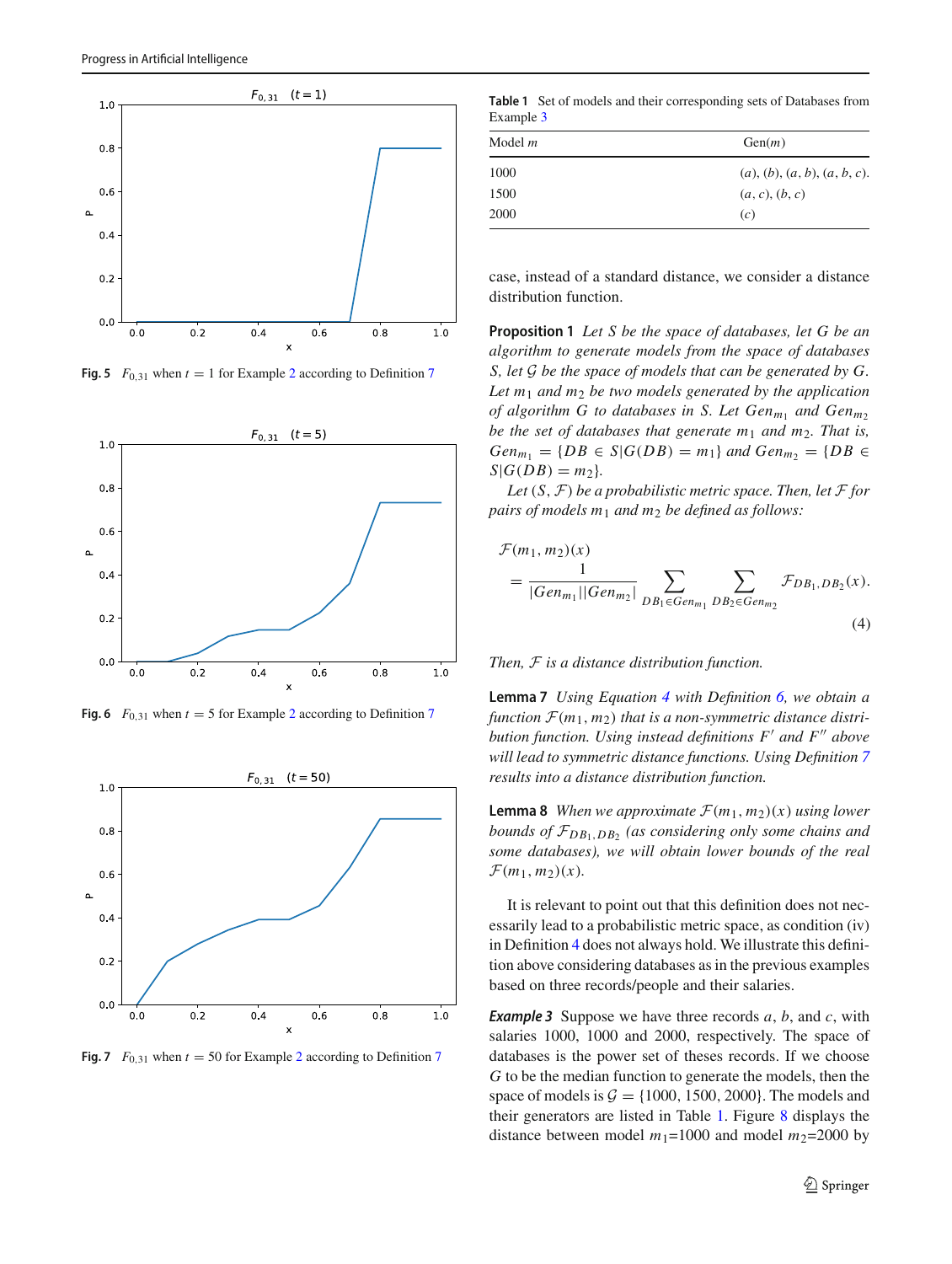<span id="page-9-0"></span>



using Proposition [1,](#page-8-6) as well as the distance between pairs of databases according to Definition [6.](#page-4-0) Similarly, we have also computed the distance between the same pair by using the same proposition, but where the distance between databases follows Definition [7](#page-6-0) as illustrated in Fig. [9.](#page-10-9)

From both Fig. [8,](#page-9-0) and Fig. [9,](#page-10-9) we can see that the distance distribution functions for the models and the databases are quite similar.

## **5 Summary and conclusions**

In this paper, we have proposed the use of Markov chains and transition matrices to model transitions between databases, and used them to define a probabilistic metric space for models.

Our goal is to better understand the relationship between data and models. From our perspective, this requires a metric space on the space of models that reflects the relationships between the databases that can generate these models. From a machine learning perspective, a good model is one that has a good accuracy, but also that is not overfitted to data and has some level of generalization. From a data privacy perspective, a good model is one that does not lead to disclosure. This includes not leading to disclosure on the data that has been used to generate the model. In other words, we understand machine and statistical learning as a selection process. We want to select a model with good accuracy that does not have overfitting (and not vulnerable to membership attacks) and that is *near* to models with similar generators. This work is to formalize what *near* means.

As future work, we plan to develop strategies for computing these distances and for defining in practice metric spaces for real-size databases. In this paper, examples have been described for small databases because they are easier to understand but also because when considering a regular size database its power set becomes extremely large. Some initial results on boundary conditions on the distances were given in the paper. We plan to consider how to extend this approach by means of approximating the distances.

We also plan to work on the problem of model selection. Research on graphical visualization of the models and the metric spaces will be appropriate here. Sammon's map as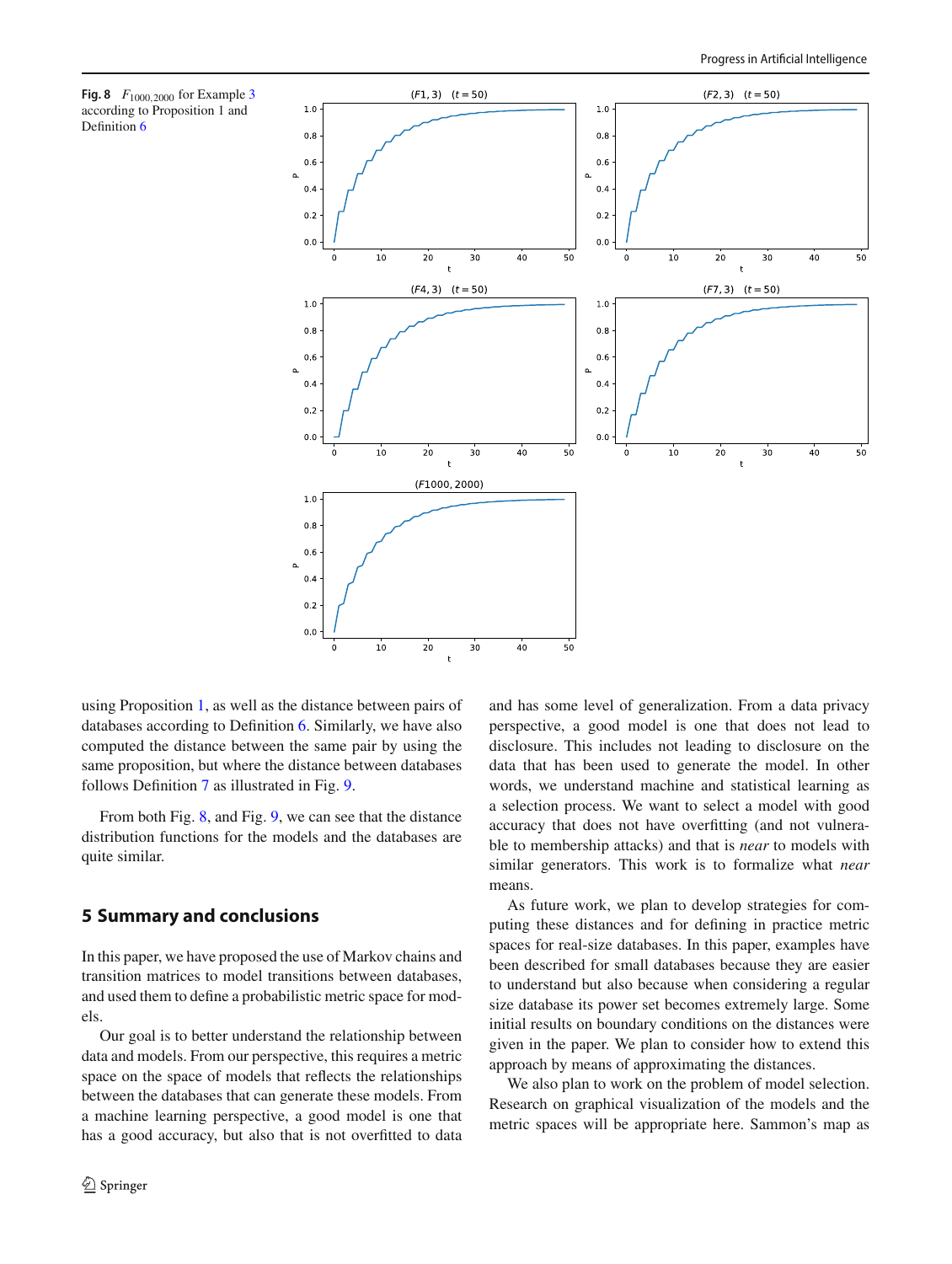<span id="page-10-9"></span>**Fig. 9** *F*1000,<sup>2000</sup> for Example [3](#page-8-3) according to Proposition 1 and Definition [7](#page-6-0)



well as other multidimensional scaling procedures can help on this purpose.

**Acknowledgements** This study was partially funded by Vetenskapsrådet project "Disclosure risk and transparency in big data privacy" (VR 2016-03346, 2017-2020), Spanish project TIN2017-87211-R is gratefully acknowledged, and by the Wallenberg AI, Autonomous Systems and Software Program (WASP) funded by the Knut and Alice Wallenberg Foundation.

**Funding** Open access funding provided by Umea University.

**Open Access** This article is licensed under a Creative Commons Attribution 4.0 International License, which permits use, sharing, adaptation, distribution and reproduction in any medium or format, as long as you give appropriate credit to the original author(s) and the source, provide a link to the Creative Commons licence, and indicate if changes were made. The images or other third party material in this article are included in the article's Creative Commons licence, unless indicated otherwise in a credit line to the material. If material is not included in the article's Creative Commons licence and your intended use is not permitted by statutory regulation or exceeds the permitted use, you will need to obtain permission directly from the copyright holder. To view a copy of this licence, visit [http://creativecomm](http://creativecommons.org/licenses/by/4.0/) [ons.org/licenses/by/4.0/.](http://creativecommons.org/licenses/by/4.0/)

### **References**

- <span id="page-10-8"></span>1. Alsina, C., Frank, M.J., Schweizer, B.: Associative Functions: Triangular Norms and Copulas. World Scientific, Singapore (2006)
- <span id="page-10-7"></span>2. Doob, J.L.: Stochastic Processes. Wiley, Hoboken (1953)
- <span id="page-10-5"></span>3. Eiter, T., Mannila, H.: Distance measures for point sets and their computation. Acta Informatica **34**, 109–133 (1997)
- 4. Kent, D.C., Richardson, G.D.: Ordered probabilistic metric spaces. J. Austral. Math. Soc. **46**, 88–99 (1989)
- <span id="page-10-6"></span>5. Marcus, P.S.: Probabilistic metric spaces constructed from stationary Markov chains. Aequationes Mathematica **15**, 169–171 (1977)
- 6. Moynihan, R.: Probabilistic metric spaces induced by Markov chains. Z. Wahrscheinlichkeitstheorie. Gebiete **35**, 177–187 (1976)
- <span id="page-10-4"></span>7. Privault, N.: Understanding Markov Chains. Springer, Newyork (2018)
- 8. Samarati, P.: Protecting respondents identities in microdata release. IEEE Trans. Knowl. Data Eng. **13**(6), 1010–1027 (2001)
- <span id="page-10-3"></span>9. Schweizer, B., Sklar, A.: Probabilistic Metric Spaces. Elsevier, Amsterdam (1983)
- <span id="page-10-0"></span>10. Senavirathne, N., Torra, V.: Approximating robust linear regression with an integral privacy guarantee. Proc. PST **2018**, 1–10 (2018)
- <span id="page-10-1"></span>11. Senavirathne, N., Torra, V.: Integral privacy compliant statistics computation. Proc DPM/CBT- ESORICS **2019**, 22–38 (2019)
- <span id="page-10-2"></span>12. Shokri, R., Stronati, M., Song, C., Shmatikov, V.: Membership inference attacks against machine learning models. Proc. IEEE Symposium on Security and Privacy. (2017). [arXiv:1610.05820](http://arxiv.org/abs/1610.05820)